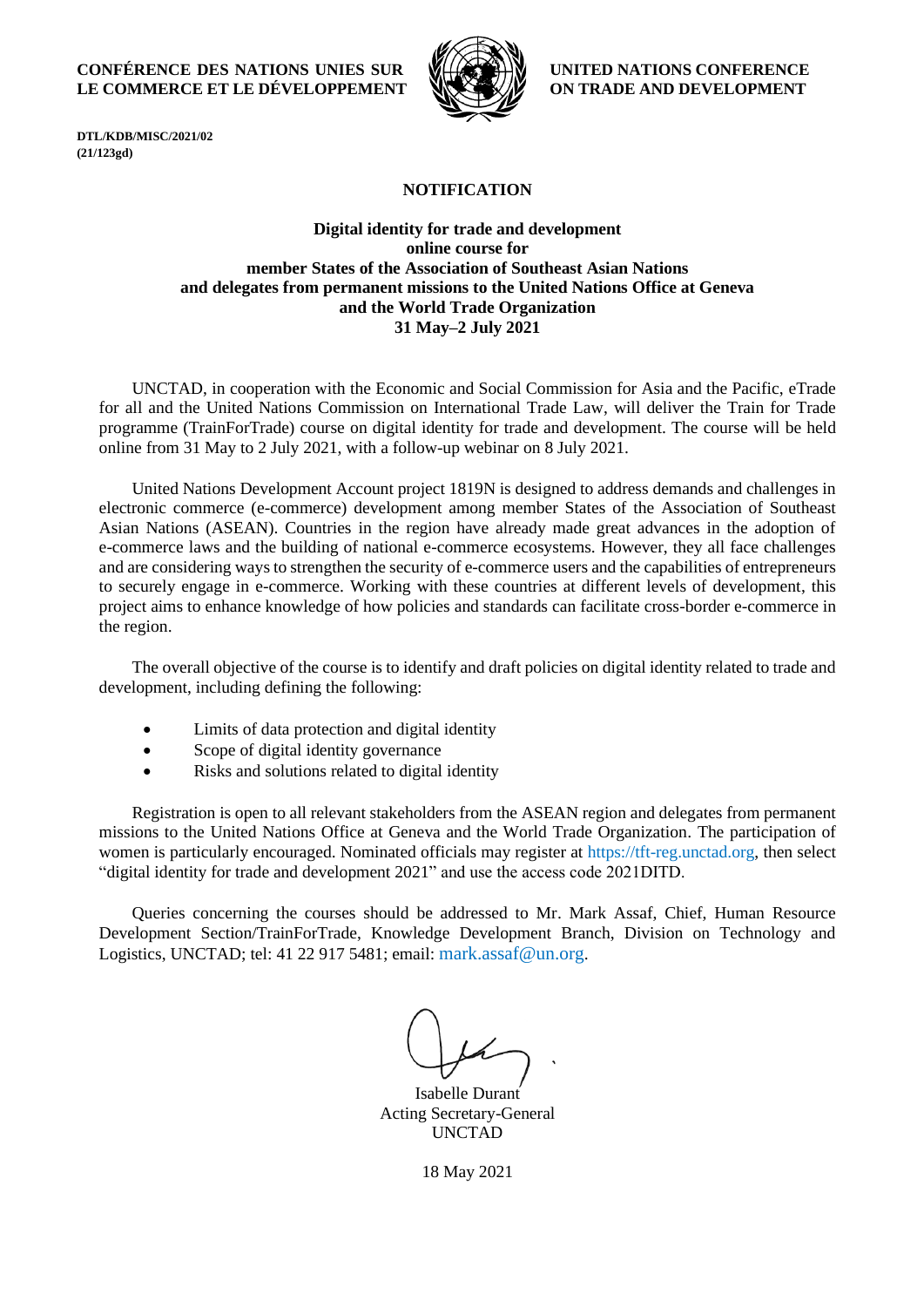

### **Course description**

### **I. BACKGROUND**

Since 2003, UNCTAD has been undertaking several activities jointly with the secretariat of the Association of Southeast Asian Nations (ASEAN) and with ASEAN member States to assist them in the implementation of Information and Communications Technology (ICT) Master Plan 2015 and ICT Master Plan 2020, as well as ASEAN Economic Community Blueprint 2025, which set specific measures to build a digitally enabled regional economy and encourage the development of electronic commerce (e-commerce).

E-commerce is seen as a key component in realizing the vision of a regionally integrated economy. However, ASEAN member States are to some extent inadequately prepared to capture the many opportunities emerging through e-commerce. Some of the key challenges in promoting e-commerce in the region include those related to concerns regarding cybersecurity, lack of trust in online transactions and lack of strong methods of authentication to underpin electronic transactions and to address fraud. There is also increasing demand in the region to identify enabling policies and best practices that will accelerate the development of e-commerce.

United Nations Development Account project 1819N is designed to address these demands and challenges in e-commerce development. Countries in the region have already made great advances in the adoption of ecommerce laws and the building of national e-commerce ecosystems, with Singapore recognized as the leader in this field in the region. However, they all face challenges and are considering ways to strengthen the security of e-commerce users and the capabilities of entrepreneurs to securely engage in e-commerce. Working with these countries at different levels of development, this project aims to enhance knowledge of how policies and standards can facilitate cross-border e-commerce in the region.

# **II. OBJECTIVES**

The overall objective of the course is to identify and draft policies on digital identity related to trade and development, including defining the following:

- Limits of data protection and digital identity
- Scope of digital identity governance
- Risks and solutions related to digital identity

# **III. OUTLINE**

The course will be conducted through the TrainForTrade distance learning platform. Through the platform, participants will have access to manuals, multimedia presentations, module exams, opinion surveys and forums for each module for discussions with the instructor and other participants.

Each course module includes interactive assessments and links to communications tools for online interactions. Each module consists of video presentations, a participant manual, a forum, tests and case studies. Participants should spend between four and five hours per week in studying the material and participating in the forums.

The five course modules are as follows:

- 1. Fundamental concepts of digital identity
- 2. Data protection
- 3. Digital identity usage
- 4. Governance
- 5. Digital identity technology solutions and risks